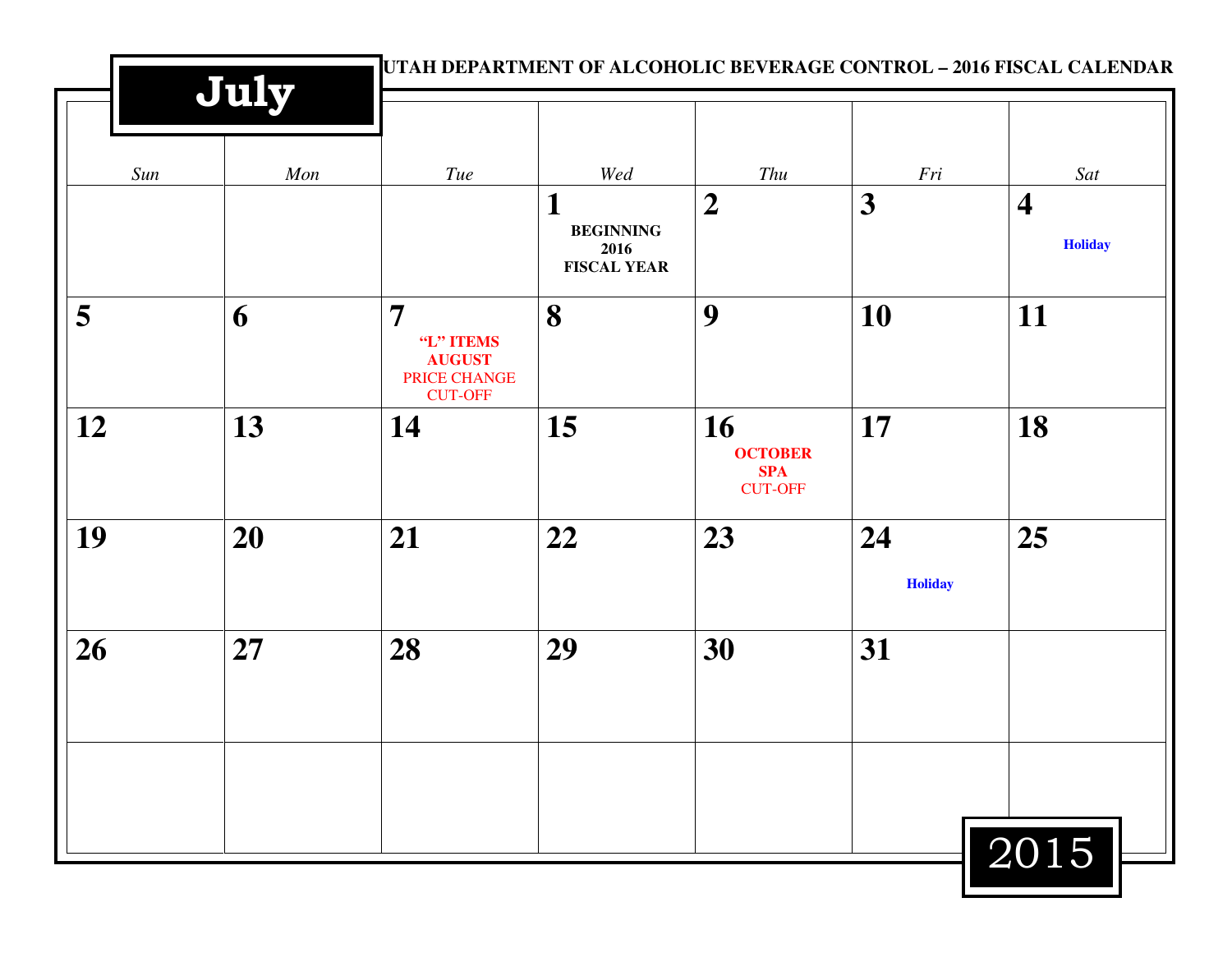|                | <b>August</b> |                                                                                            | UTAH DEPARTMENT OF ALCOHOLIC BEVERAGE CONTROL - 2016 FISCAL CALENDAR |                                                                                                        |                |                                         |  |
|----------------|---------------|--------------------------------------------------------------------------------------------|----------------------------------------------------------------------|--------------------------------------------------------------------------------------------------------|----------------|-----------------------------------------|--|
| Sun            | Mon           | Tue                                                                                        | Wed                                                                  | Thu                                                                                                    | Fri            | Sat                                     |  |
|                |               |                                                                                            |                                                                      |                                                                                                        |                | $\mathbf 1$<br>July<br><b>Month End</b> |  |
| $\overline{2}$ | 3             | $\overline{\mathbf{4}}$<br>"L" ITEMS<br><b>SEPTEMBER</b><br>PRICE CHANGE<br><b>CUT-OFF</b> | 5                                                                    | 6                                                                                                      | $\overline{7}$ | 8                                       |  |
| 9              | 10            | 11                                                                                         | 12                                                                   | 13<br>"GENERAL"<br><b>ITEMS</b><br><b>NOVEMBER</b><br><b>PRICE CHANGE</b><br>$&$ SPA<br><b>CUT-OFF</b> | 14             | 15                                      |  |
| 16             | 17            | 18                                                                                         | 19                                                                   | <b>20</b>                                                                                              | 21             | 22                                      |  |
| 23             | 24            | 25                                                                                         | 26                                                                   | 27                                                                                                     | 28             | 29<br><b>August</b><br><b>Month End</b> |  |
| 30             | 31            |                                                                                            |                                                                      |                                                                                                        |                | 2015                                    |  |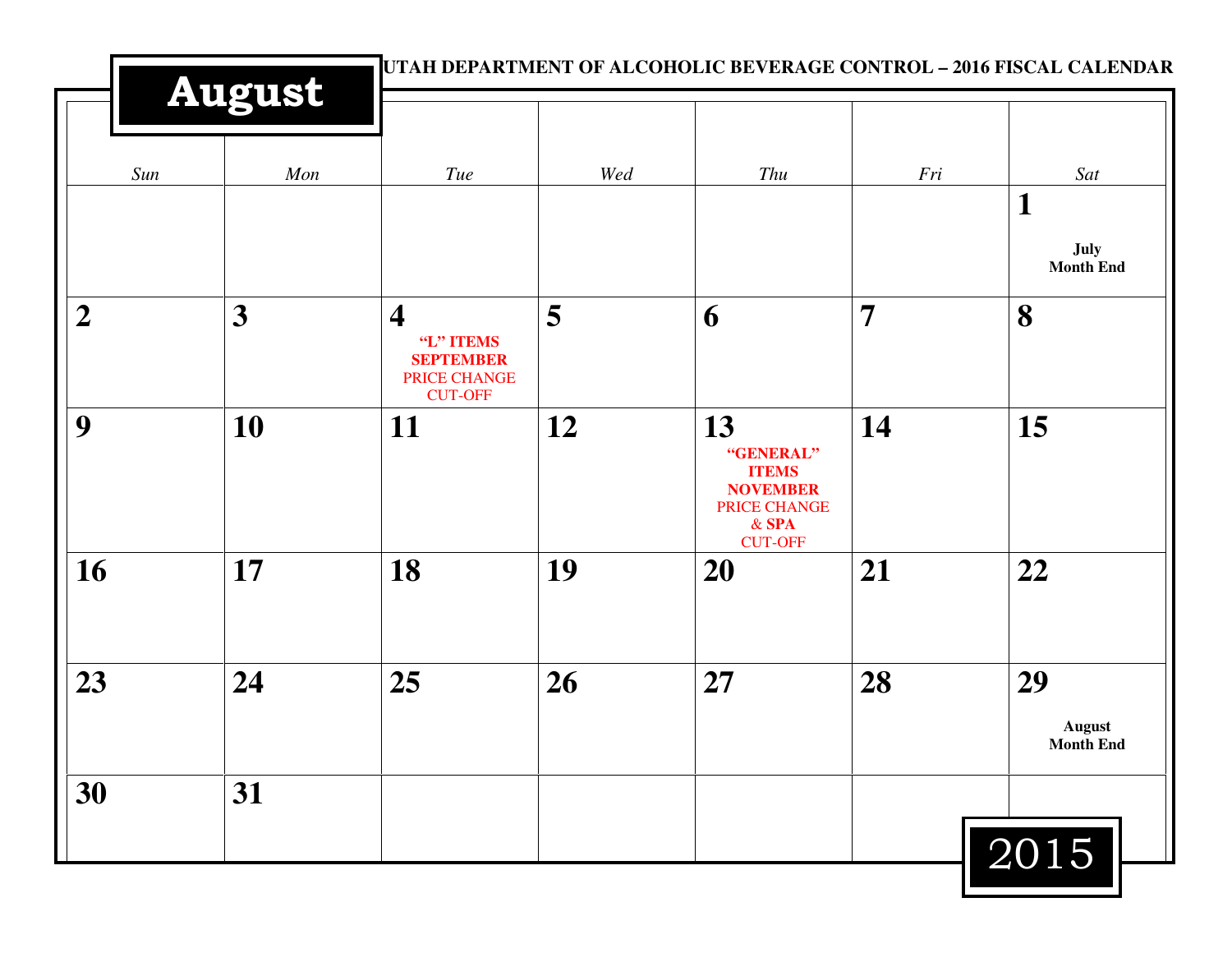| Sun | Mon                              | Tue                                                                | Wed              | Thu                                                   | Fri                     | Sat                                 |
|-----|----------------------------------|--------------------------------------------------------------------|------------------|-------------------------------------------------------|-------------------------|-------------------------------------|
|     |                                  | 1<br>"L" ITEMS<br><b>OCTOBER</b><br>PRICE CHANGE<br><b>CUT-OFF</b> | $\boldsymbol{2}$ | 3                                                     | $\overline{\mathbf{4}}$ | 5                                   |
| 6   | $\overline{7}$<br><b>Holiday</b> | 8                                                                  | 9                | 10<br><b>DECEMBER</b><br><b>SPA</b><br><b>CUT-OFF</b> | 11                      | 12                                  |
| 13  | 14                               | 15                                                                 | 16               | 17                                                    | 18                      | 19                                  |
| 20  | 21                               | 22                                                                 | 23               | 24                                                    | 25                      | 26<br>September<br><b>Month End</b> |
| 27  | 28                               | 29                                                                 | 30               |                                                       |                         |                                     |
|     |                                  |                                                                    |                  |                                                       |                         |                                     |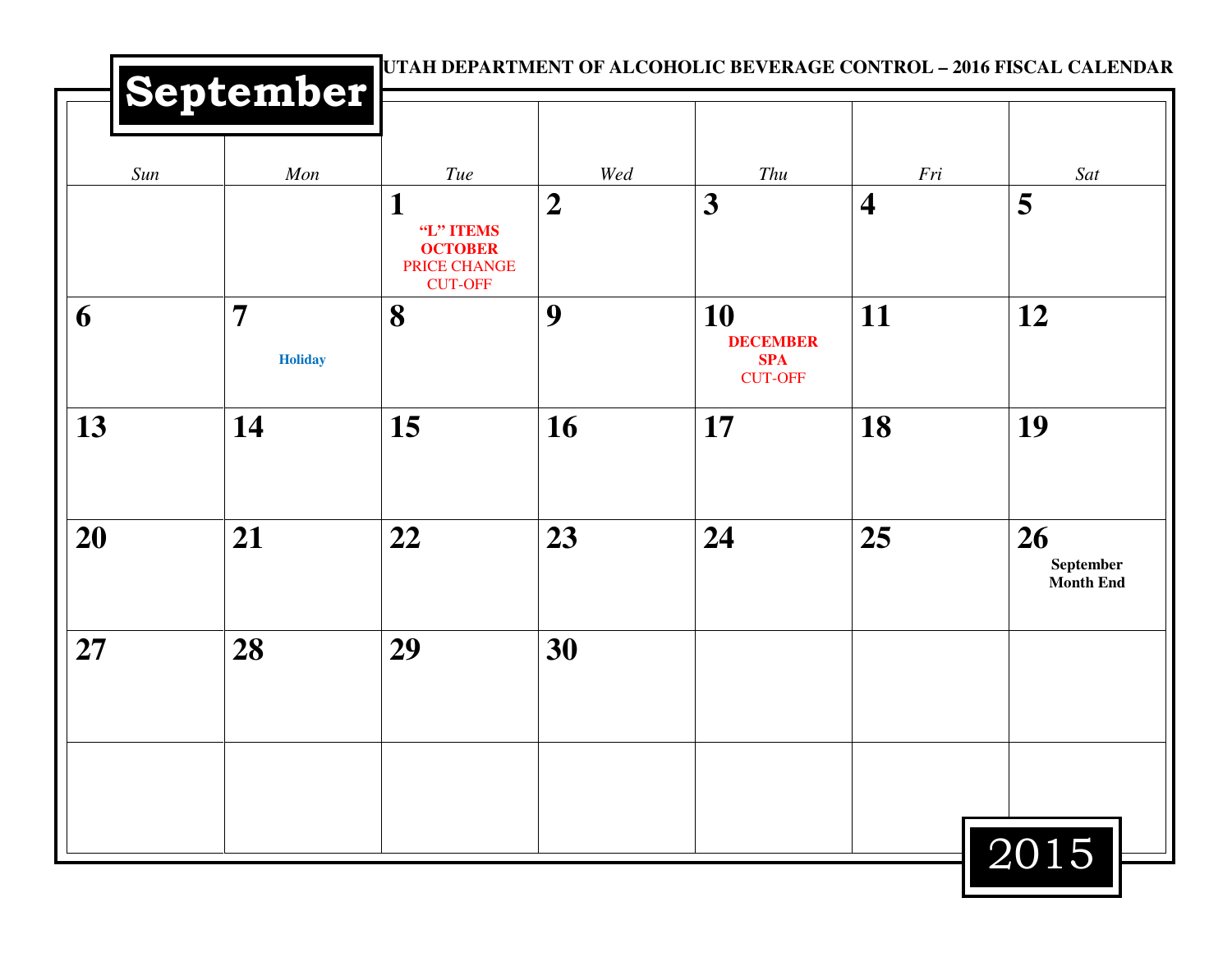|                         | October              |                                                                     |                |                                                      | UTAH DEPARTMENT OF ALCOHOLIC BEVERAGE CONTROL - 2016 FISCAL CALENDAR |                                   |
|-------------------------|----------------------|---------------------------------------------------------------------|----------------|------------------------------------------------------|----------------------------------------------------------------------|-----------------------------------|
| Sun                     | Mon                  | Tue                                                                 | Wed            | Thu                                                  | Fri                                                                  | Sat                               |
|                         |                      |                                                                     |                | $\mathbf 1$                                          | $\boldsymbol{2}$                                                     | $\overline{\mathbf{3}}$           |
| $\overline{\mathbf{4}}$ | 5                    | 6<br>"L" ITEMS<br><b>NOVEMBER</b><br>PRICE CHANGE<br><b>CUT-OFF</b> | $\overline{7}$ | 8                                                    | 9                                                                    | 10                                |
| 11                      | 12<br><b>Holiday</b> | 13                                                                  | 14             | 15<br><b>JANUARY</b><br><b>SPA</b><br><b>CUT-OFF</b> | 16                                                                   | 17                                |
| 18                      | 19                   | 20                                                                  | 21             | 22                                                   | 23                                                                   | 24                                |
| 25                      | 26                   | 27                                                                  | 28             | 29                                                   | 30                                                                   | 31<br>October<br><b>Month End</b> |
|                         |                      |                                                                     |                |                                                      |                                                                      | 2015                              |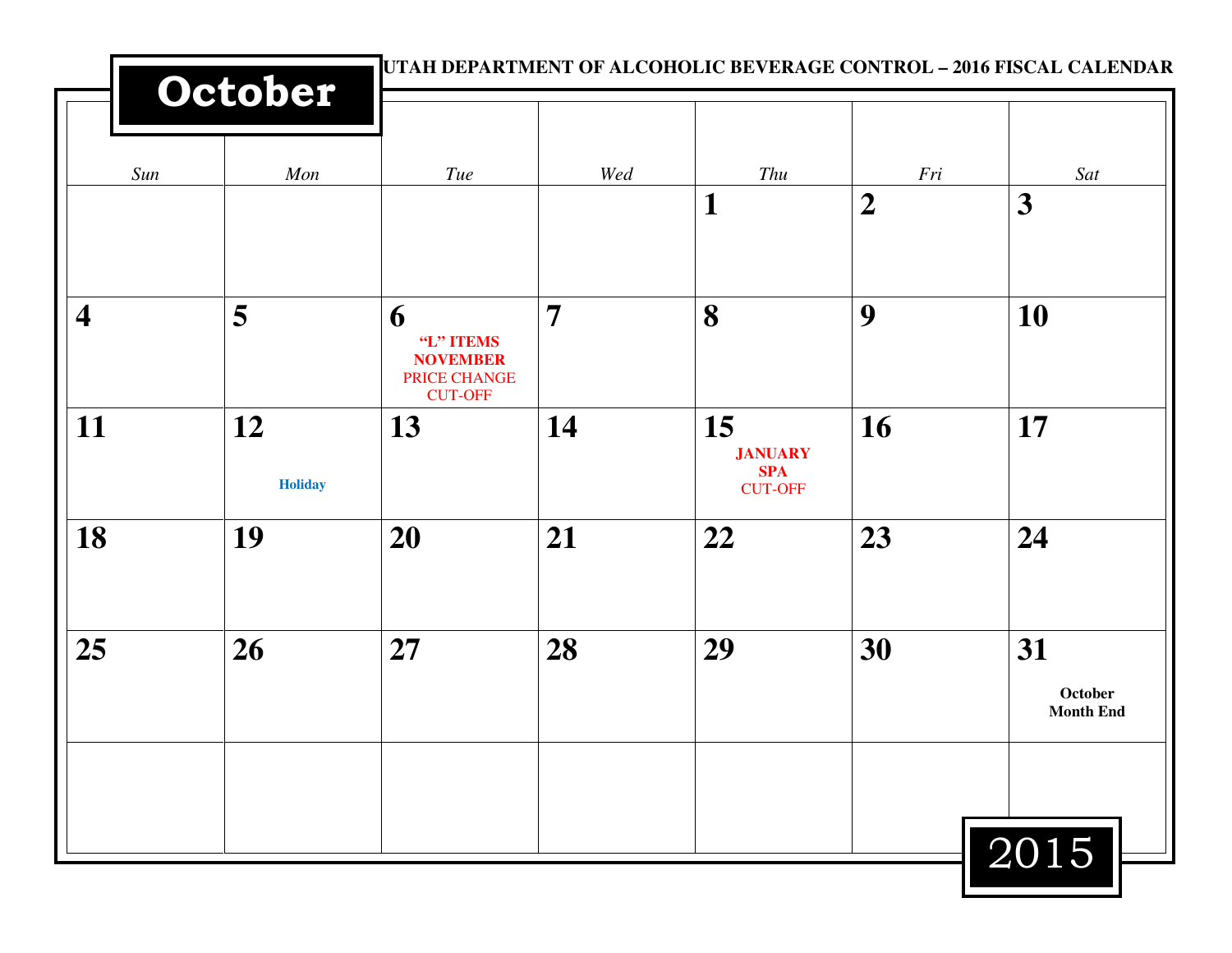|     | November       |                                                                     |                         | UTAH DEPARTMENT OF ALCOHOLIC BEVERAGE CONTROL – 2016 FISCAL CALENDAR                                   |     |                                    |
|-----|----------------|---------------------------------------------------------------------|-------------------------|--------------------------------------------------------------------------------------------------------|-----|------------------------------------|
| Sun | Mon            | Tue                                                                 | Wed                     | Thu                                                                                                    | Fri | Sat                                |
| 1   | $\overline{2}$ | 3<br>"L" ITEMS<br><b>DECEMBER</b><br>PRICE CHANGE<br><b>CUT-OFF</b> | $\overline{\mathbf{4}}$ | 5                                                                                                      | 6   | $\overline{7}$                     |
| 8   | 9              | 10                                                                  | 11<br><b>Holiday</b>    | 12<br>"GENERAL"<br><b>ITEMS</b><br><b>FEBRUARY</b><br><b>PRICE CHANGE</b><br>$&$ SPA<br><b>CUT-OFF</b> | 13  | 14                                 |
| 15  | 16             | 17                                                                  | 18                      | 19                                                                                                     | 20  | 21                                 |
| 22  | 23             | 24                                                                  | 25                      | 26<br><b>Holiday</b>                                                                                   | 27  | 28<br>November<br><b>Month End</b> |
| 29  | 30             |                                                                     |                         |                                                                                                        |     |                                    |
|     |                |                                                                     |                         |                                                                                                        |     | 2015                               |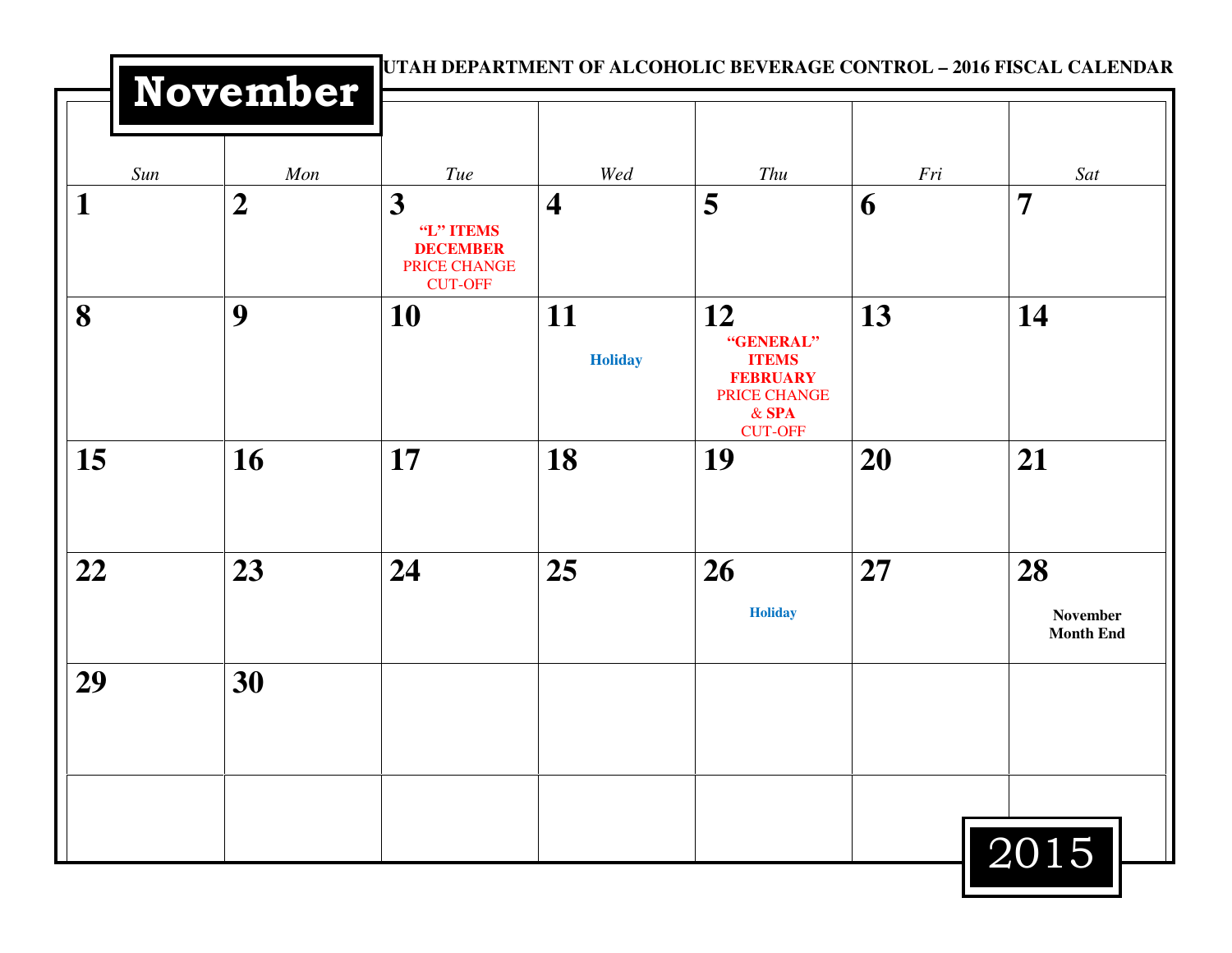| UTAH DEPARTMENT OF ALCOHOLIC BEVERAGE CONTROL - 2016 FISCAL CALENDAR<br>December |     |                                                                    |                  |                                                    |                         |      |  |  |
|----------------------------------------------------------------------------------|-----|--------------------------------------------------------------------|------------------|----------------------------------------------------|-------------------------|------|--|--|
| Sun                                                                              | Mon | <b>Tue</b>                                                         | Wed              | Thu                                                | Fri                     | Sat  |  |  |
|                                                                                  |     | $\mathbf{1}$                                                       | $\boldsymbol{2}$ | 3                                                  | $\overline{\mathbf{4}}$ | 5    |  |  |
| 6                                                                                | 7   | 8<br>"L" ITEMS<br><b>JANUARY</b><br>PRICE CHANGE<br><b>CUT-OFF</b> | 9                | <b>10</b>                                          | 11                      | 12   |  |  |
| 13                                                                               | 14  | 15                                                                 | 16               | 17<br><b>MARCH</b><br><b>SPA</b><br><b>CUT-OFF</b> | 18                      | 19   |  |  |
| 20                                                                               | 21  | 22                                                                 | 23               | 24                                                 | 25<br><b>Holiday</b>    | 26   |  |  |
| 27                                                                               | 28  | 29                                                                 | 30               | 31                                                 |                         |      |  |  |
|                                                                                  |     |                                                                    |                  |                                                    |                         |      |  |  |
|                                                                                  |     |                                                                    |                  |                                                    |                         | 2015 |  |  |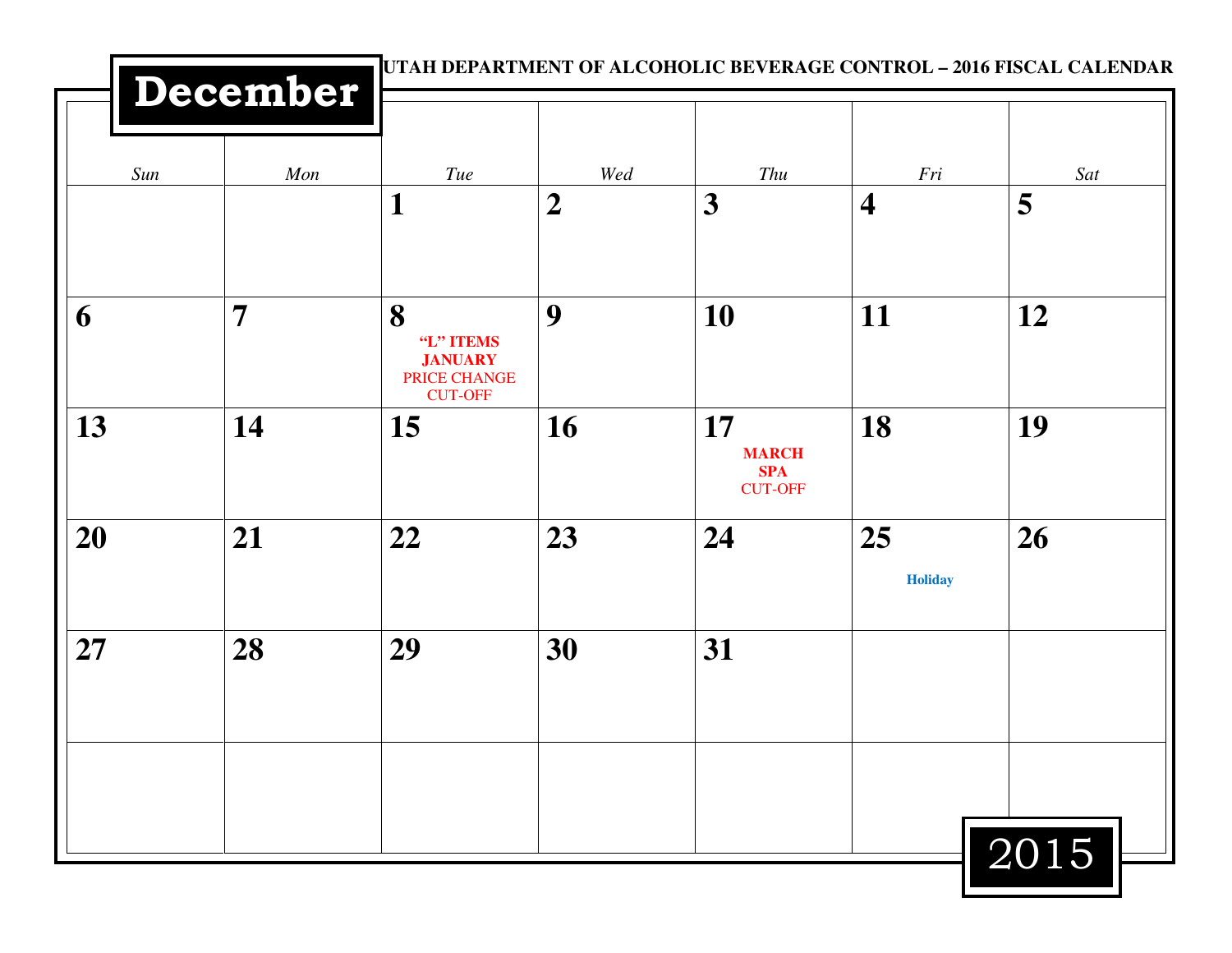|                         | January                 | UTAH DEPARTMENT OF ALCOHOLIC BEVERAGE CONTROL - 2016 FISCAL CALENDAR |     |                                                    |                     |                                                         |
|-------------------------|-------------------------|----------------------------------------------------------------------|-----|----------------------------------------------------|---------------------|---------------------------------------------------------|
| Sun                     | Mon                     | Tue                                                                  | Wed | Thu                                                | Fri                 | Sat                                                     |
|                         |                         |                                                                      |     |                                                    | 1<br><b>Holiday</b> | $\boldsymbol{2}$<br><b>December</b><br><b>Month End</b> |
| $\overline{\mathbf{3}}$ | $\overline{\mathbf{4}}$ | 5<br>"L" ITEMS<br><b>FEBRUARY</b><br>PRICE CHANGE<br><b>CUT-OFF</b>  | 6   | $\overline{7}$                                     | 8                   | 9                                                       |
| 10                      | 11                      | 12                                                                   | 13  | 14<br><b>APRIL</b><br><b>SPA</b><br><b>CUT-OFF</b> | 15                  | 16                                                      |
| 17                      | 18<br><b>Holiday</b>    | 19                                                                   | 20  | 21                                                 | 22                  | 23                                                      |
| 24                      | 25                      | 26                                                                   | 27  | 28                                                 | 29                  | 30<br><b>January</b><br><b>Month End</b>                |
| 31                      |                         |                                                                      |     |                                                    |                     | 2016                                                    |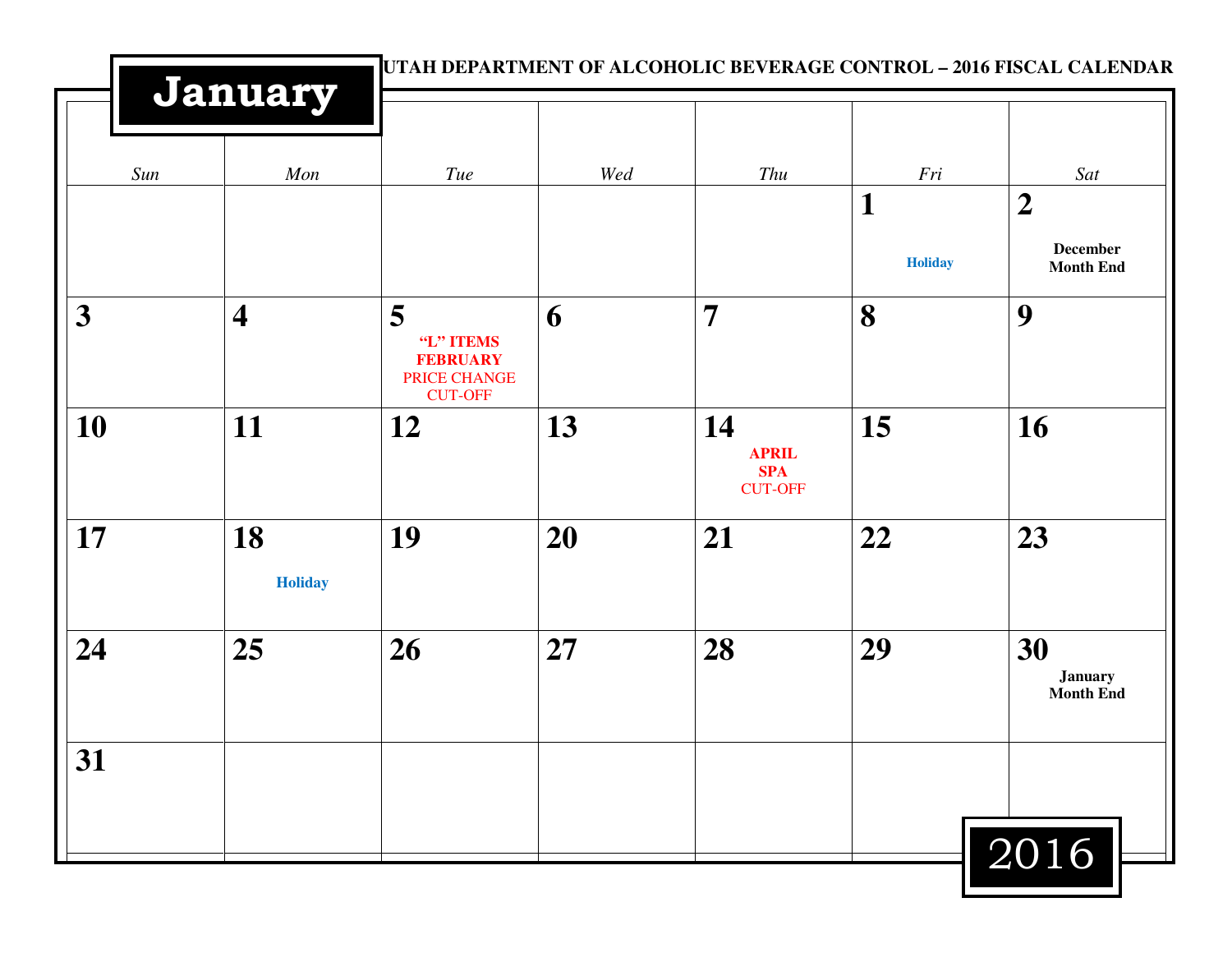|                | February             |                                                                                 |     | UTAH DEPARTMENT OF ALCOHOLIC BEVERAGE CONTROL - 2016 FISCAL CALENDAR                       |     |                                    |
|----------------|----------------------|---------------------------------------------------------------------------------|-----|--------------------------------------------------------------------------------------------|-----|------------------------------------|
| Sun            | Mon                  | Tue                                                                             | Wed | Thu                                                                                        | Fri | Sat                                |
|                | $\mathbf{1}$         | $\boldsymbol{2}$<br>"L" ITEMS<br><b>MARCH</b><br>PRICE CHANGE<br><b>CUT-OFF</b> | 3   | $\overline{\mathbf{4}}$                                                                    | 5   | 6                                  |
| $\overline{7}$ | 8                    | 9                                                                               | 10  | 11<br>"GENERAL"<br><b>ITEMS</b><br><b>MAY</b><br>PRICE CHANGE<br>$&$ SPA<br><b>CUT-OFF</b> | 12  | 13                                 |
| 14             | 15<br><b>Holiday</b> | 16                                                                              | 17  | 18                                                                                         | 19  | 20                                 |
| 21             | 22                   | 23                                                                              | 24  | 25                                                                                         | 26  | 27<br>February<br><b>Month End</b> |
| 28             | 29                   |                                                                                 |     |                                                                                            |     |                                    |
|                |                      |                                                                                 |     |                                                                                            |     | 2016                               |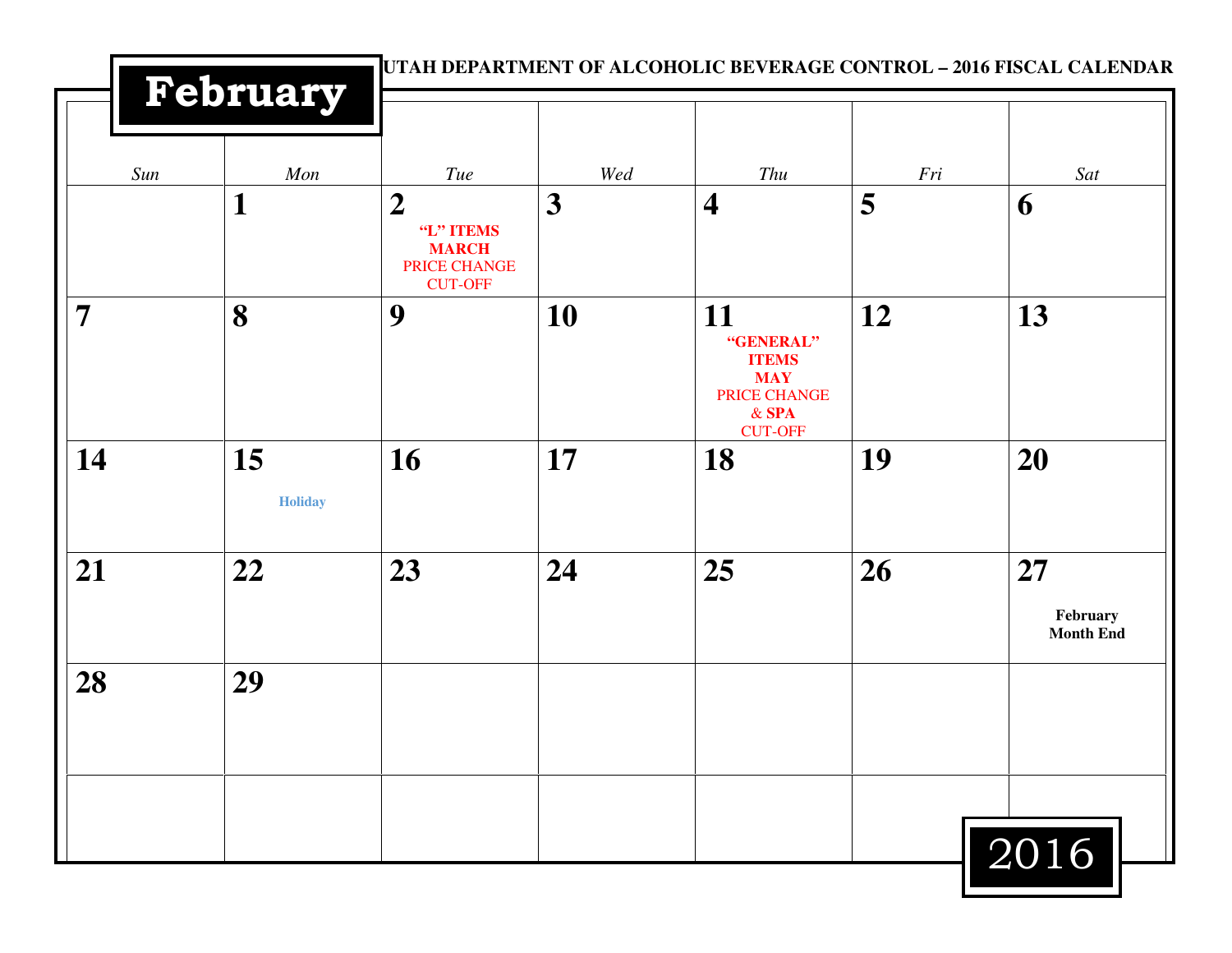|     | <b>March</b>   |                                                                  |                |                                                   |                         | UTAH DEPARTMENT OF ALCOHOLIC BEVERAGE CONTROL - 2016 FISCAL CALENDAR |
|-----|----------------|------------------------------------------------------------------|----------------|---------------------------------------------------|-------------------------|----------------------------------------------------------------------|
| Sun | Mon            | Tue                                                              | Wed            | Thu                                               | Fri                     | Sat                                                                  |
|     |                | 1                                                                | $\overline{2}$ | 3                                                 | $\overline{\mathbf{4}}$ | 5                                                                    |
| 6   | $\overline{7}$ | 8<br>"L" ITEMS<br><b>APRIL</b><br>PRICE CHANGE<br><b>CUT-OFF</b> | 9              | 10                                                | 11                      | 12                                                                   |
| 13  | 14             | 15                                                               | 16             | 17<br><b>JUNE</b><br><b>SPA</b><br><b>CUT-OFF</b> | 18                      | 19                                                                   |
| 20  | 21             | 22                                                               | 23             | 24                                                | 25                      | 26                                                                   |
| 27  | 28             | 29                                                               | 30             | 31                                                |                         |                                                                      |
|     |                |                                                                  |                |                                                   |                         | $\boxed{2016}$                                                       |

<u> Maria Maria (</u>

Ш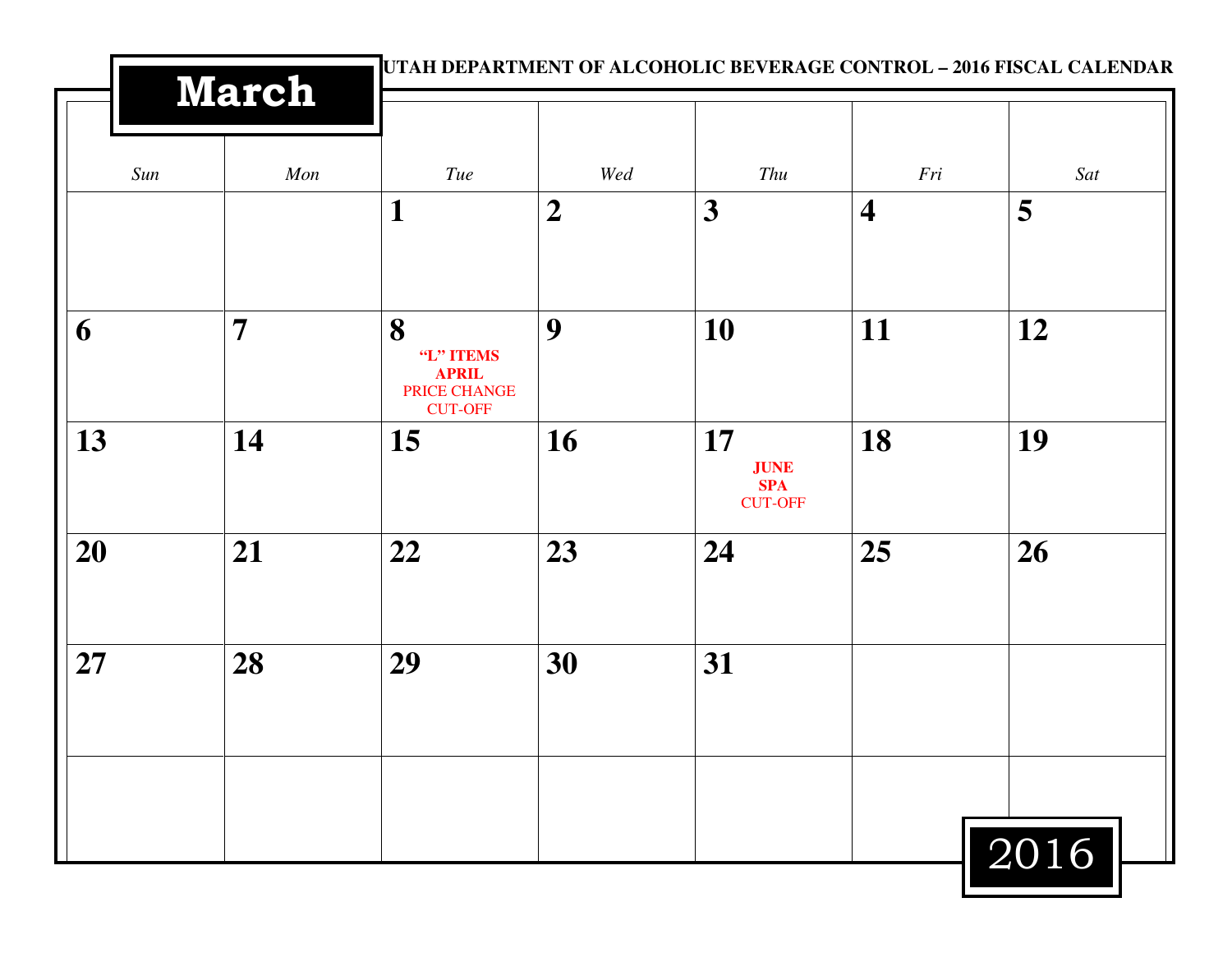|     | <b>April</b>            |                                                                | UTAH DEPARTMENT OF ALCOHOLIC BEVERAGE CONTROL - 2016 FISCAL CALENDAR |                                                   |             |                                               |  |
|-----|-------------------------|----------------------------------------------------------------|----------------------------------------------------------------------|---------------------------------------------------|-------------|-----------------------------------------------|--|
| Sun | Mon                     | Tue                                                            | Wed                                                                  | Thu                                               | Fri         | Sat                                           |  |
|     |                         |                                                                |                                                                      |                                                   | $\mathbf 1$ | $\boldsymbol{2}$<br>March<br><b>Month End</b> |  |
| 3   | $\overline{\mathbf{4}}$ | 5<br>"L" ITEMS<br><b>MAY</b><br>PRICE CHANGE<br><b>CUT-OFF</b> | 6                                                                    | $\overline{7}$                                    | 8           | 9                                             |  |
| 10  | 11                      | 12                                                             | 13                                                                   | 14<br><b>JULY</b><br><b>SPA</b><br><b>CUT-OFF</b> | 15          | 16                                            |  |
| 17  | 18                      | 19                                                             | 20                                                                   | 21                                                | 22          | 23                                            |  |
| 24  | 25                      | 26                                                             | 27                                                                   | 28                                                | 29          | 30<br>April<br><b>Month End</b>               |  |
|     |                         |                                                                |                                                                      |                                                   |             | 2016                                          |  |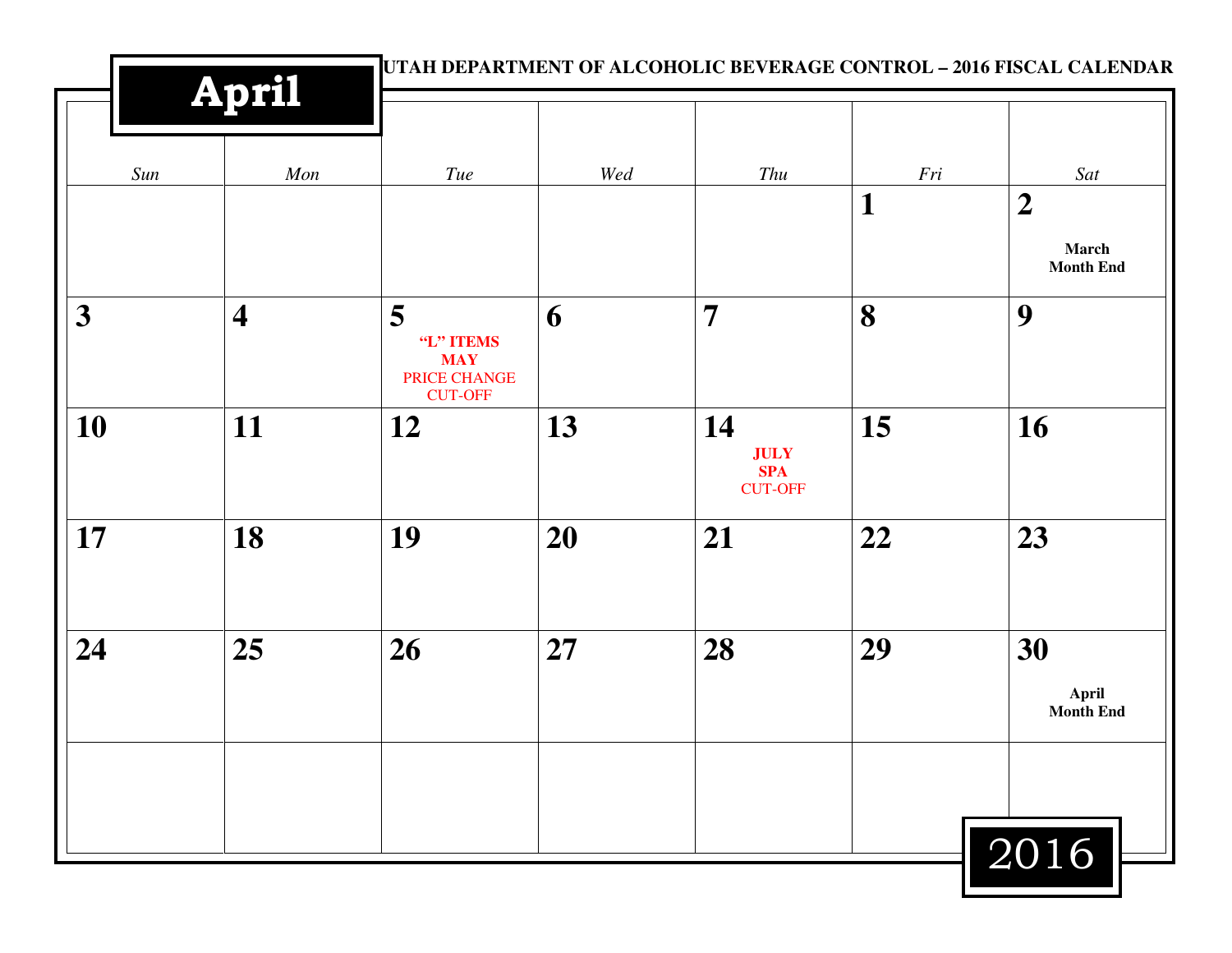|              | <b>May</b>           |                                                                        |                         | UTAH DEPARTMENT OF ALCOHOLIC BEVERAGE CONTROL - 2016 FISCAL CALENDAR                          |     |                                      |
|--------------|----------------------|------------------------------------------------------------------------|-------------------------|-----------------------------------------------------------------------------------------------|-----|--------------------------------------|
| Sun          | Mon                  | Tue                                                                    | Wed                     | Thu                                                                                           | Fri | Sat                                  |
| $\mathbf{1}$ | $\boldsymbol{2}$     | 3<br>"L" ITEMS<br><b>JUNE</b><br><b>PRICE CHANGE</b><br><b>CUT-OFF</b> | $\overline{\mathbf{4}}$ | 5                                                                                             | 6   | $\overline{7}$                       |
| 8            | 9                    | 10                                                                     | 11                      | 12<br>"GENERAL"<br><b>ITEMS</b><br><b>AUGUST</b><br>PRICE CHANGE<br>$&$ SPA<br><b>CUT-OFF</b> | 13  | 14                                   |
| 15           | 16                   | 17                                                                     | 18                      | 19                                                                                            | 20  | 21                                   |
| 22           | 23                   | 24                                                                     | 25                      | 26                                                                                            | 27  | 28<br><b>May</b><br><b>Month End</b> |
| 29           | 30<br><b>Holiday</b> | 31                                                                     |                         |                                                                                               |     |                                      |
|              |                      |                                                                        |                         |                                                                                               |     | 2016                                 |